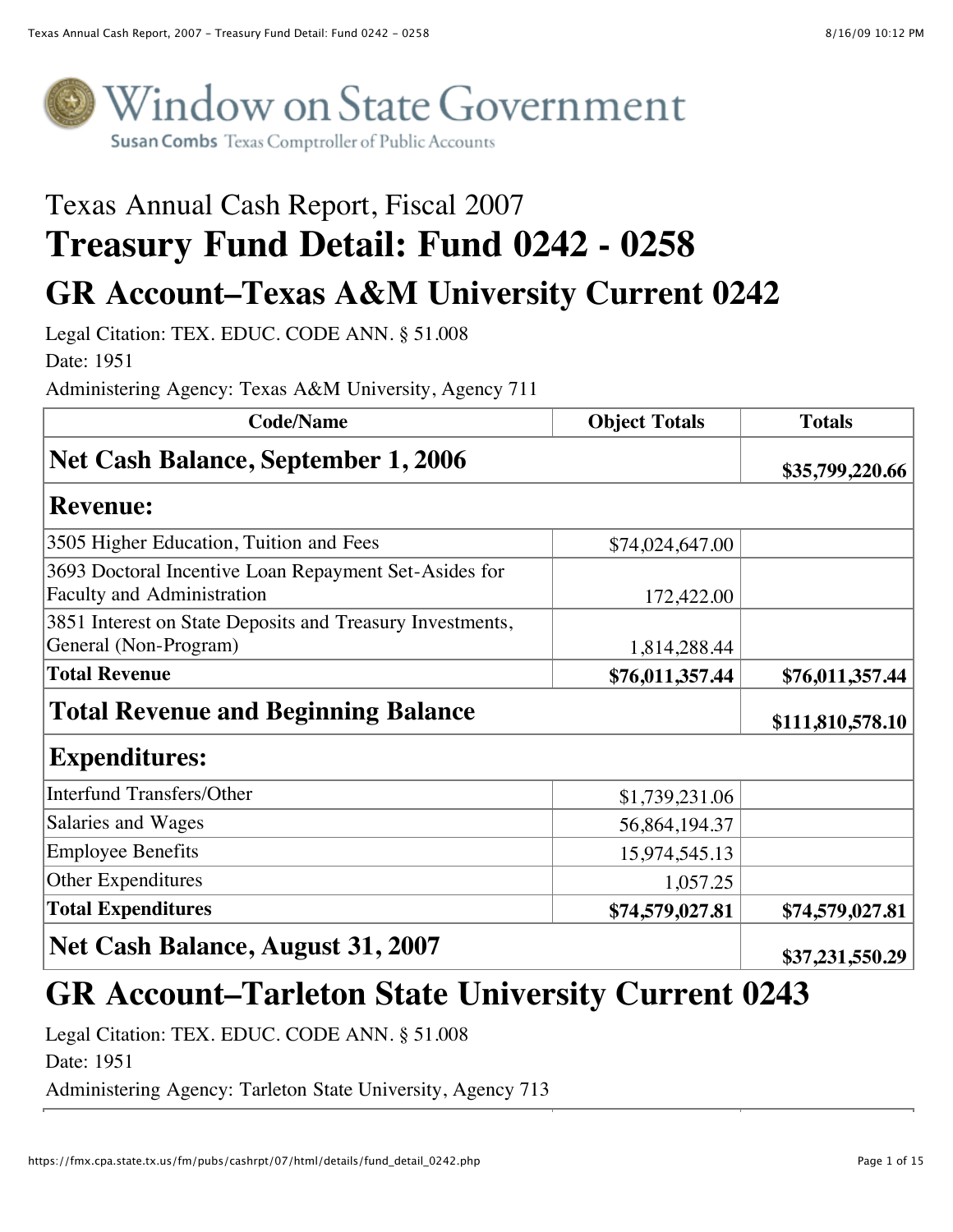| <b>Net Cash Balance, September 1, 2006</b>                                                 |                 | \$5,490,849.96  |
|--------------------------------------------------------------------------------------------|-----------------|-----------------|
| <b>Revenue:</b>                                                                            |                 |                 |
| 3505 Higher Education, Tuition and Fees                                                    | \$12,773,984.19 |                 |
| 3506 Higher Education, Laboratory Fees                                                     | 215,257.63      |                 |
| 3522 Higher Education, Sales/Services of Educational and<br><b>Research Activities</b>     | 247,930.82      |                 |
| 3527 Administrative Fees-Higher Education                                                  | 15,894.00       |                 |
| 3693 Doctoral Incentive Loan Repayment Set-Asides for<br><b>Faculty and Administration</b> | 1,610.00        |                 |
| 3851 Interest on State Deposits and Treasury Investments,<br>General (Non-Program)         | 294,411.04      |                 |
| <b>Total Revenue</b>                                                                       | \$13,549,087.68 | \$13,549,087.68 |
| <b>Total Revenue and Beginning Balance</b>                                                 |                 | \$19,039,937.64 |
| <b>Expenditures:</b>                                                                       |                 |                 |
| <b>Interfund Transfers/Other</b>                                                           | \$308,527.55    |                 |
| Salaries and Wages                                                                         | 8,419,609.18    |                 |
| <b>Employee Benefits</b>                                                                   | 1,983,622.81    |                 |
| Supplies and Materials                                                                     | 341,859.42      |                 |
| Other Expenditures                                                                         | 225,307.09      |                 |
| Travel                                                                                     | 8,983.73        |                 |
| Professional Service and Fees                                                              | 13,590.42       |                 |
| Capital Outlay                                                                             | 85,265.00       |                 |
| Repairs and Maintenance                                                                    | 48,574.17       |                 |
| <b>Communications and Utilities</b>                                                        | 52,174.51       |                 |
| <b>Rentals and Leases</b>                                                                  | 8,025.08        |                 |
| Printing and Reproduction                                                                  | 11,023.26       |                 |
| <b>Total Expenditures</b>                                                                  | \$11,506,562.22 | \$11,506,562.22 |
| <b>Net Cash Balance, August 31, 2007</b>                                                   |                 | \$7,533,375.42  |

**Code/Name Department Code/Name Code/Name Totals** 

# **GR Account–University of Texas at Arlington Current 0244**

Legal Citation: TEX. EDUC. CODE ANN. § 51.008

Date: 1951

Administering Agency: University of Texas at Arlington, Agency 714

| <b>Code/Name</b> | <b>Object Totals</b> | <b>otals</b> |
|------------------|----------------------|--------------|
|                  |                      |              |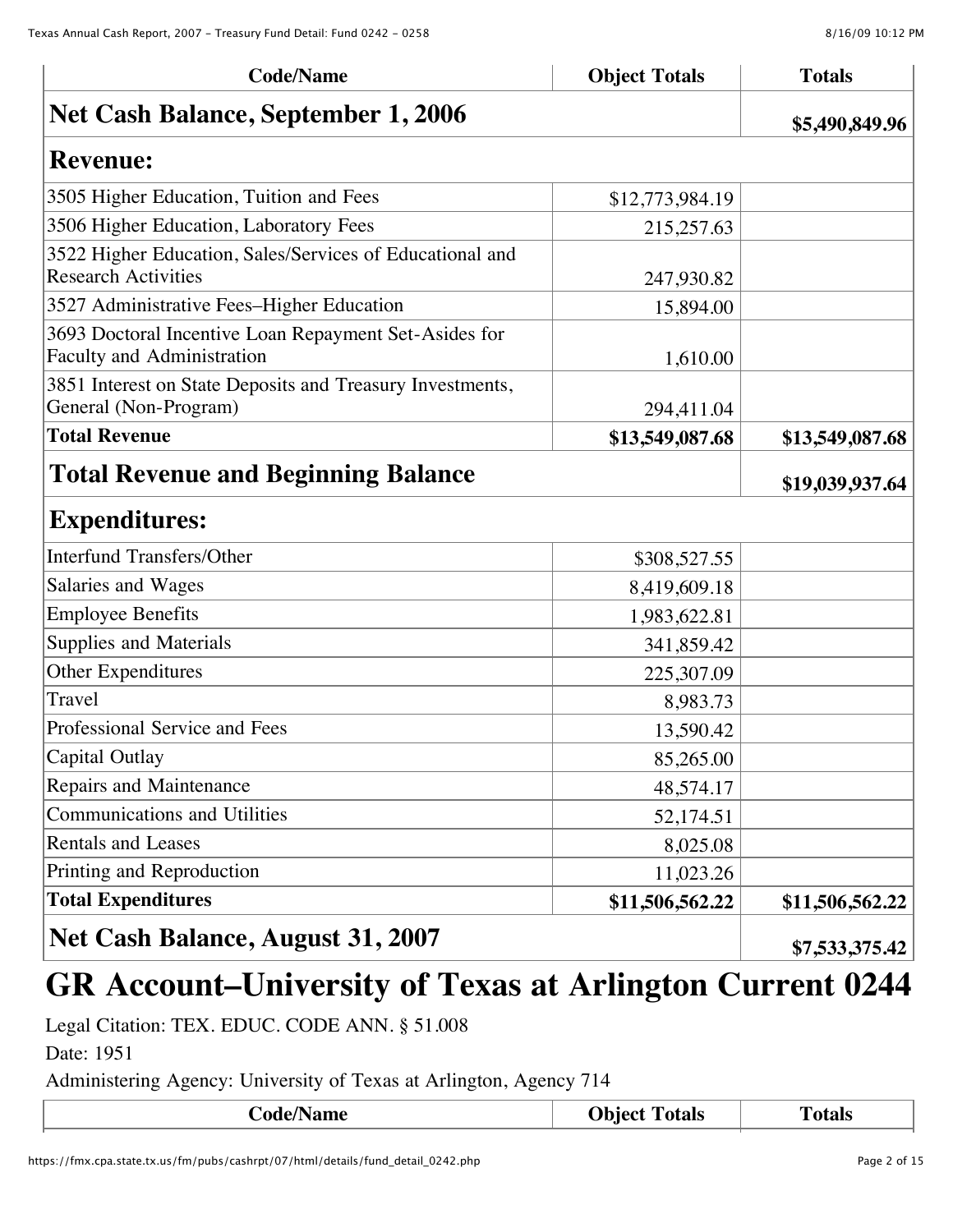### **Net Cash Balance, September 1, 2006 \$5,623,518.63**

#### **Revenue:**

| 3505 Higher Education, Tuition and Fees                   | \$36,066,650.83 |                 |
|-----------------------------------------------------------|-----------------|-----------------|
| 3506 Higher Education, Laboratory Fees                    | 192,355.12      |                 |
| 3693 Doctoral Incentive Loan Repayment Set-Asides for     |                 |                 |
| <b>Faculty and Administration</b>                         | 30,332.00       |                 |
| 3851 Interest on State Deposits and Treasury Investments, |                 |                 |
| General (Non-Program)                                     | 654,880.65      |                 |
| <b>Total Revenue</b>                                      | \$36,944,218.60 | \$36,944,218.60 |
| <b>Total Revenue and Beginning Balance</b>                |                 | \$42,567,737.23 |
| <b>Expenditures:</b>                                      |                 |                 |
| <b>Interfund Transfers/Other</b>                          | \$943,091.88    |                 |
| Salaries and Wages                                        | 33,006,789.79   |                 |
| <b>Employee Benefits</b>                                  | 8,096,701.77    |                 |
| <b>Total Expenditures</b>                                 | \$42,046,583.44 | \$42,046,583.44 |
| Net Cash Balance, August 31, 2007                         |                 | \$521,153.79    |

### **GR Account–Prairie View A&M University Current 0245**

Legal Citation: TEX. EDUC. CODE ANN. § 51.008

Date: 1951

Administering Agency: Prairie View A&M University, Agency 715

| <b>Code/Name</b>                                                                           | <b>Object Totals</b> | <b>Totals</b>   |
|--------------------------------------------------------------------------------------------|----------------------|-----------------|
| Net Cash Balance, September 1, 2006                                                        |                      | \$15,720,909.23 |
| <b>Revenue:</b>                                                                            |                      |                 |
| 3505 Higher Education, Tuition and Fees                                                    | \$20,525,027.44      |                 |
| 3693 Doctoral Incentive Loan Repayment Set-Asides for<br><b>Faculty and Administration</b> | 4,752.00             |                 |
| 3851 Interest on State Deposits and Treasury Investments,<br>General (Non-Program)         | 1,140,091.10         |                 |
| <b>Total Revenue</b>                                                                       | \$21,669,870.54      | \$21,669,870.54 |
| Total Revenue and Beginning Balance                                                        |                      | \$37,390,779.77 |
| <b>Expenditures:</b>                                                                       |                      |                 |